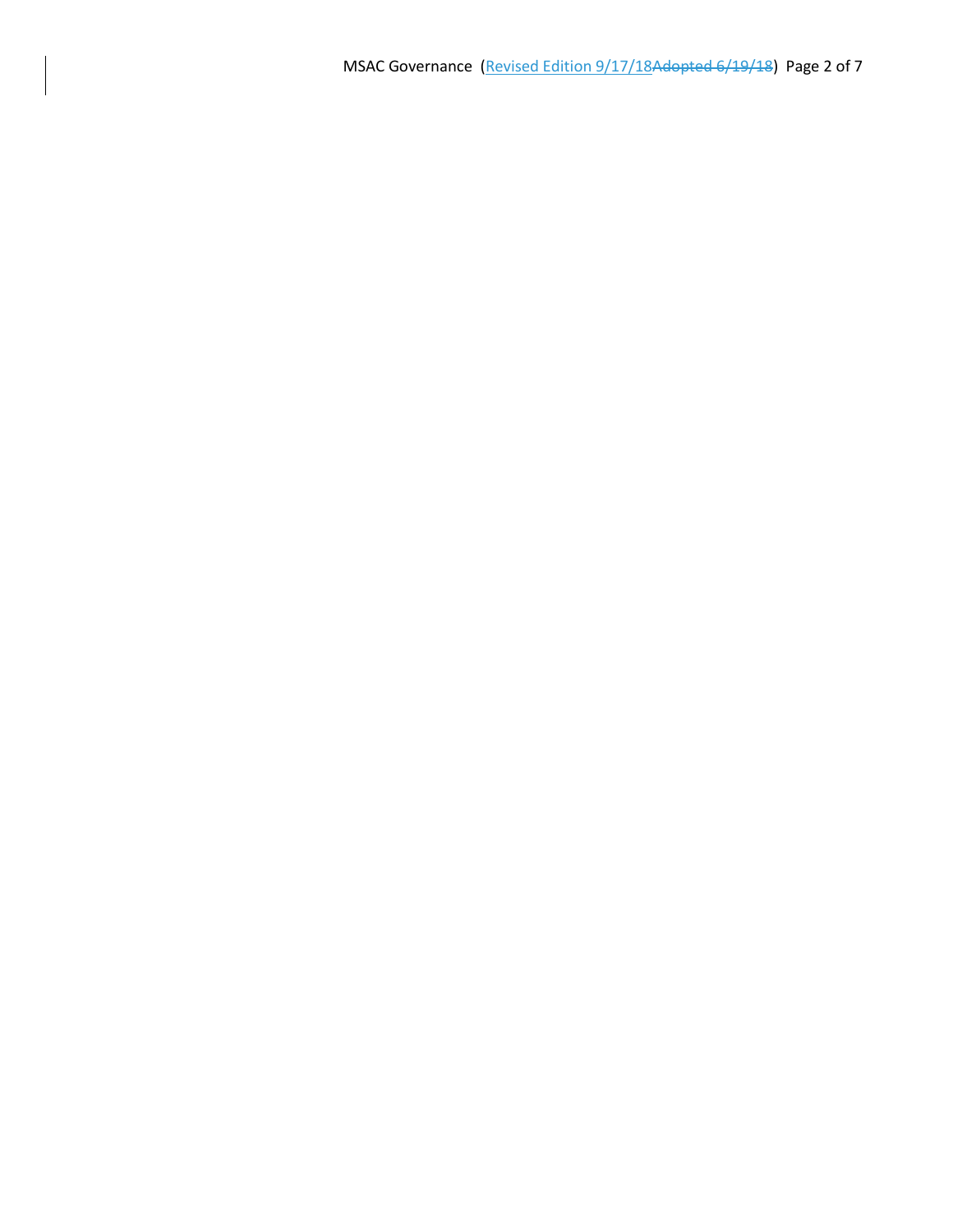- b) MSAC maintains a website (*www.montpelier-vt.org/msac*) where member resources such as meeting minutes and information about MSAC classes are posted, and makes printed resource materials available at the facility.
- c) MSAC Advisory Council meetings are open to the public and announced in advance *(see Part B for details)*.
- d) Planning and organizational documents (e.g., procedural instructions, committee descriptions, meeting minutes) bear an edition date to enable readers to determine the version of the draft or final document being reviewed.
- 7. Annual Membership Meeting:
	- a) The annual meeting of MSAC members (hereinafter referred to as "Annual Meeting") occurs in the month usually occurs on the third Tuesday of June. Notice of the Annual Meeting date, time and place is published in the Newsletter at least sixty (60) days in advance.
	- b) A quorum for the Annual Meeting is fifteen (15) MSAC members.
	- c) The Advisory Council *(see Part B below)* may call a special meeting of the membership. When feasible, notice of such a meeting would be in the Newsletter distributed at least ten (10) days in advance of the special meeting.

#### B. ADVISORY COUNCIL

- 1. Role: Since MSAC is a municipal entity rather than an independent agency, its Advisory Council (hereinafter referred to as "AC") advises the Director and makes recommendations regarding the MSAC facility and operations, but does not have the decision-making authority of Boards that oversee private nonprofit organizations. The Director makes recommendations to the Montpelier City Manager and Council, who approve the budget, receipt and expenditure of MSAC funds.
- 2. Composition and Quorum:
	- a) The AC consists of no fewer than nine (9) and no more than eleven (11) MSAC members. While the majority of AC members are Montpelier residents, MSAC tries to elect at least one AC representative from a contributing town. A meeting quorum exists when more than half (50%) of the active AC members are present, the term "active" meaning an AC member who had not resigned, suspended or otherwise vacated the AC seat mid-term.
	- b) The Montpelier City Council may appoint an additional representative to the AC. This ex officio AC participant need not be an MSAC member or be present in order for an AC meeting to reach its attendance quorum.

### 3. Expectations:

- a) To serve a three year term starting and ending in late June.
- b) To attend six AC meetings each year, currently held Mondays from 12:30 3:00 pm, usually at MSAC but occasionally off-site. These bimonthly meetings occur in January, March, May, July, September and November. An AC member may attend the meeting by telephone or other electronic means so long as the member is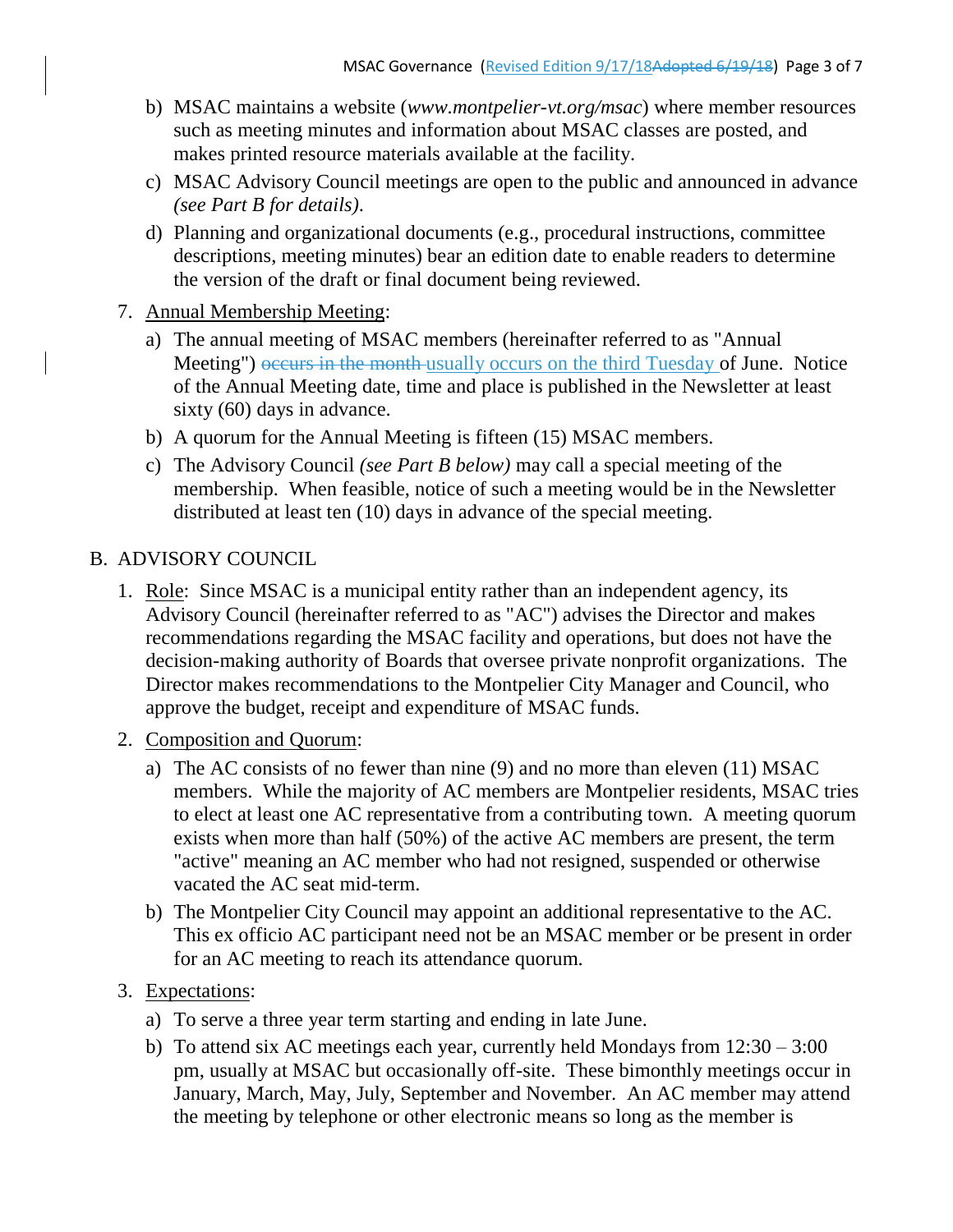identified as present, can hear and be heard during the meeting, and is able to review materials discussed at the meeting.

- c) To gain a general understanding of the MSAC mission, policies, annual calendar and budget, with MSAC staff providing training as needed.
- d) To represent the membership at large and, when appropriate, voice other members' questions, feedback and concerns to staff.
- e) To play a leadership role in the financial strength of the organization through personal donations and/or volunteer assistance with fundraising activities.
- f) To advise the MSAC Director on matters such as:
	- Programming priorities (e.g., classes, public events, partnerships, clinics)
	- Budget (membership and program revenue and expenditures)
	- Facility maintenance and improvements
	- Policy development on topics like membership, instructors, volunteers, facility
	- **Strategic planning**
	- Outreach, i.e., media presence, member recruitment and communications, engagement with local organizations and businesses
- g) To be reachable by email for the purpose of AC meeting communications.
- h) To notify the AC Chair at least seven days before an AC meeting if a specific item needs to be included in the agenda for that meeting.
- i) To serve on least one committee *(See Part C for details)*
- 4. Conduct for AC Members:
	- a) An individual AC member may only speak or act on behalf of the full AC when AC meeting minutes reflect the circumstances warranting that action and that the AC sanctioned the action.
	- b) Individual AC members support the full AC in public even if they may disagree with an AC decision.
	- be) AC members recognize need for ongoing leadership development and play an active role in identifying potential new AC members.
- 5. Officers:
	- a) The AC officers consist of the Chair and Vice Chair and serve one-year terms. AC members may re-elect an officer for an indefinite number of terms as long as that individual remains an active AC member.
	- b) The AC Chair presides at all AC meetings and consults the MSAC Director in developing the agenda for each AC meeting. Any member wanting to add a specific item to the agenda should notify the Chair at least seven days before that meeting. The Chair may vote on any motions and may appoint committees, and the chairs thereof, to assist the AC in carrying out its responsibilities, with the discretion to determine the composition and mandate of such committees. The Chair, in consultation with the Director, may convene the AC for special meetings if needed in addition to the bimonthly meetings.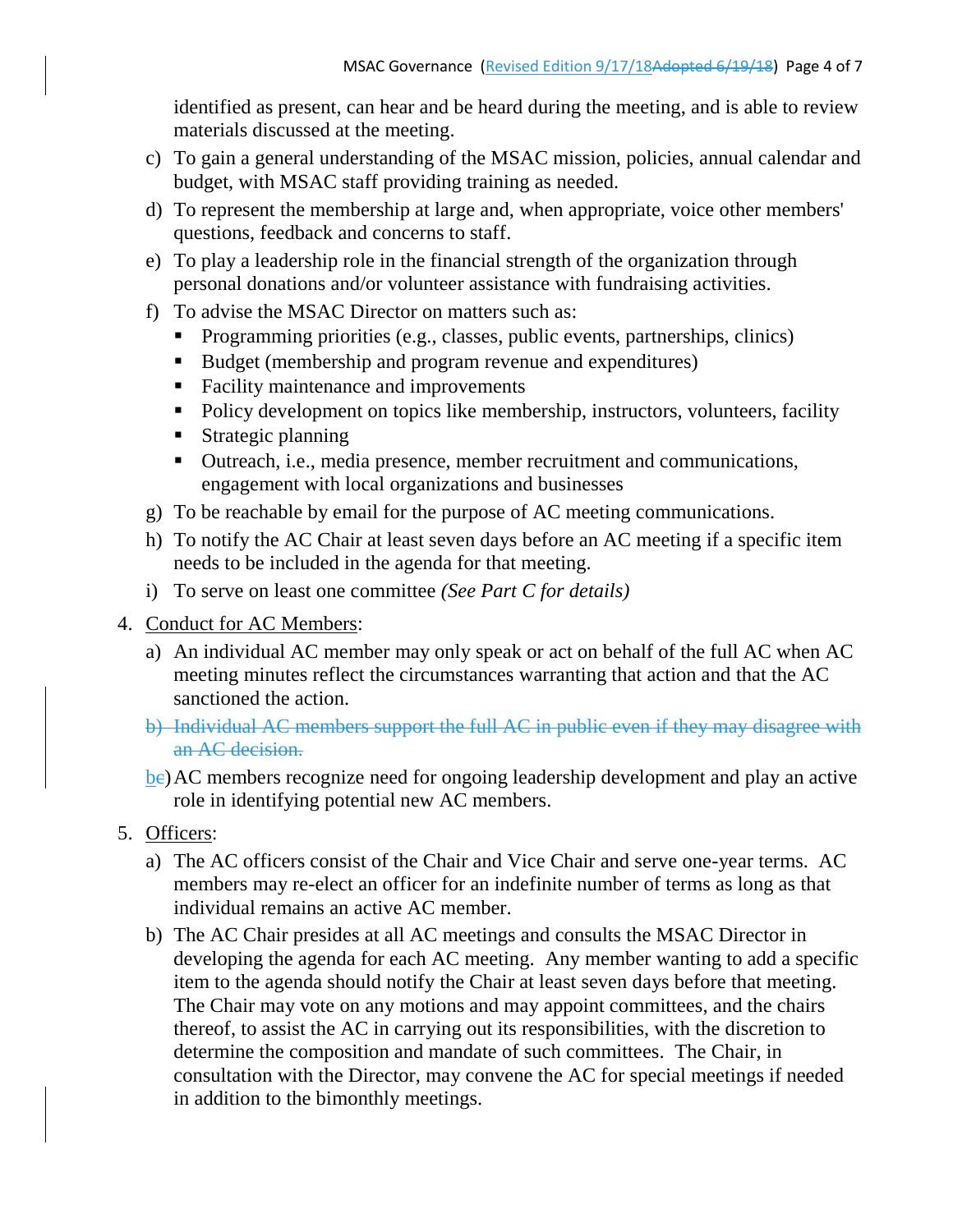c) The Vice Chair assists the Chair as needed and presides at AC meetings in the absence of the Chair.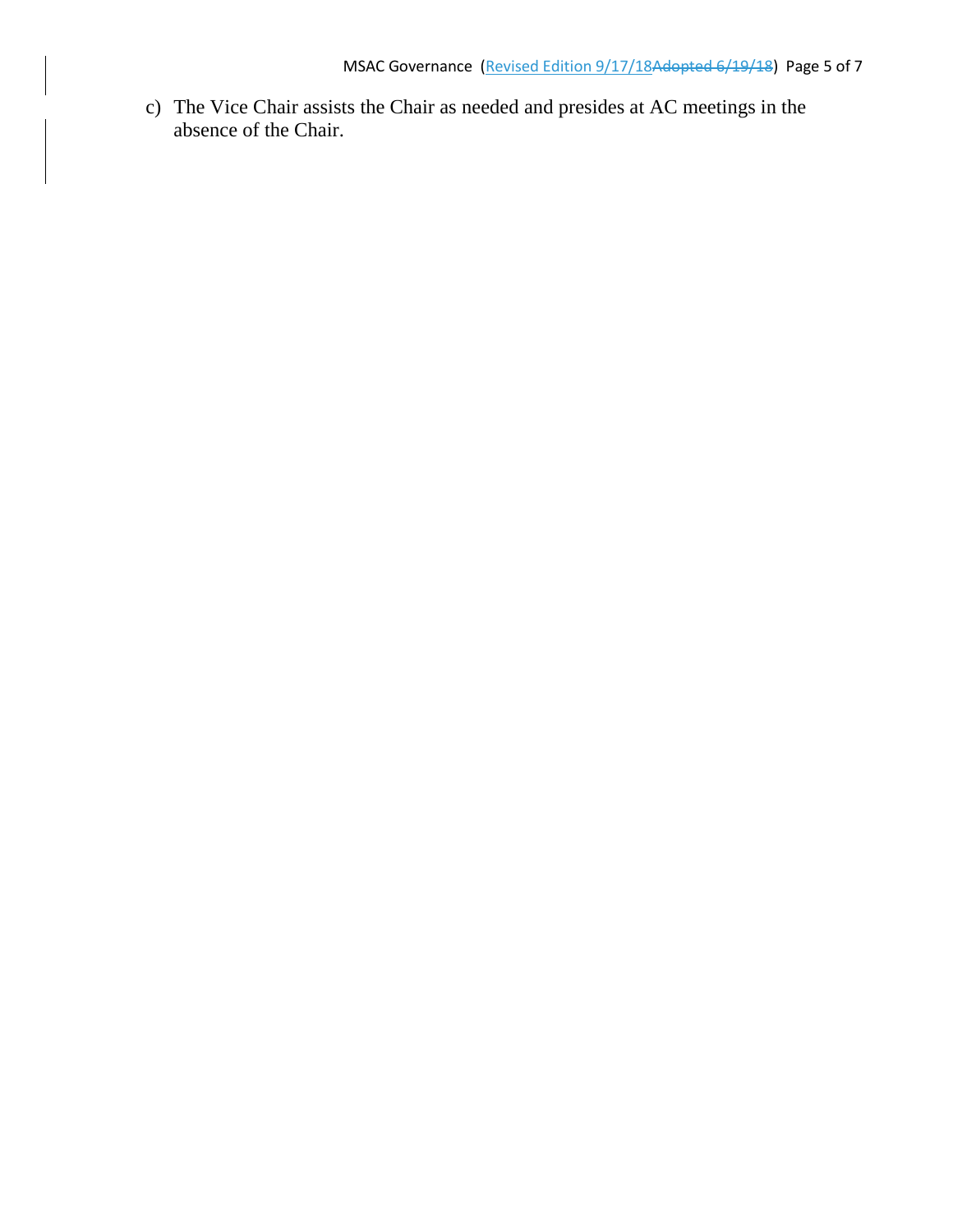- d) The secretary to the AC is an MSAC member designated to document minutes of AC meetings and enable the Director to provide the written minutes for AC review and approval. The Director provides reminders, agendas and notes to prepare AC members for their meetings.
- e) An AC officer may be removed from that office for cause after a hearing before the AC and an affirmative vote of at least two thirds of the active AC members *(see Part B, Section 9 below for details)*.
- 6. Term of Office:
	- a) AC members are elected to three-year terms, starting and ending with the June date of the Annual Meeting. Terms are staggered to ensure some year-to-year turnover in AC membership. No member may be elected to more than two consecutive threeyear terms *(see next section on Vacancies)*. After an absence of at least one year one-year, a former AC member may be elected to serve additional three-year-terms.
	- b) A final meeting of the sitting AC is held prior to the Annual Meeting. The organizational meeting of the newly constituted AC is held following the Annual Meeting, at which time they elect the officers to serve one-year terms and determine the bimonthly AC meeting schedule for the year starting July 1.
- 7. Vacancies:
	- a) AC members are expected to attend at least four of the six bimonthly AC meetings in any twelve months following the Annual Meeting and to notify the Director if they will be unable to attend a meeting. Consistent participation by AC members facilitates the understanding and resolution of matters under consideration.
	- b) AC members who determine they cannot complete their AC terms, attend the minimum number of AC meetings, or carry out other AC duties may resign before the term expires by notifying the Director and AC Chair of that decision and its effective date, in writing or by email. The AC, by a two-thirds vote of its active members, may grant a temporary suspension of duties requested by an AC member as long as the absence is justified, the suspension time period is clear, and the minimum number of nine AC seats remain filled by active AC members.
	- c) A seat on the AC may remain vacant as long as the minimum of nine AC seats remain filled. MSAC will actively recruit candidates to fill a vacancy only if there are at least two years remaining in the unexpired term and no eligible MSAC member has expressed a desire to fill the vacancy.
	- d) The AC may appoint a viable candidate to fill the vacancy for remainder of the unexpired term. When the length of the unexpired term results in an appointment lasting two years or more, the member appointed to fill the vacancy would be eligible to be elected to only one consecutive three-year term. When an unexpired term filled by appointment is less than 24 months long, this would not disqualify the appointed member from serving an additional two consecutive three-year terms.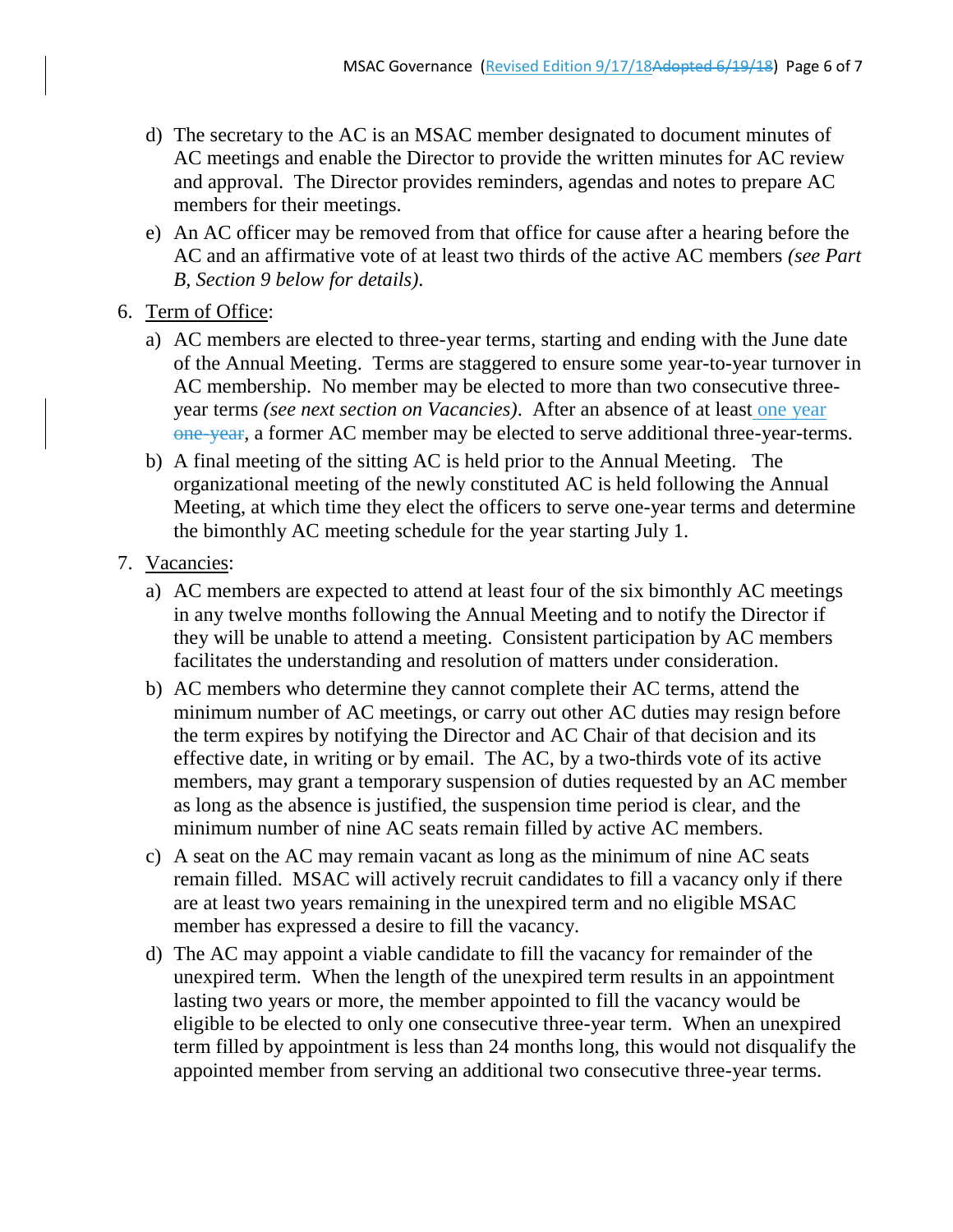- 8. Election Process:
	- a) The January and February editions of the Newsletter announce AC vacancies to fill in June, request nominations and describe the nomination process and deadline. MSAC makes copies of these Policies and Procedures available to clarify for potential candidates expectations of AC members.
	- b) Only MSAC members may nominate themselves or other MSAC members for an AC seat. Nominations must be made in writing, signed and delivered to the MSAC office by March 10. In years when March 10 is on a weekend, the nomination deadline would be the following Monday.
	- c) Before March 15, the nominee must accept the nomination and provide to the MSAC office a brief biographical statement and photo that MSAC staff could take. In years when March 15 is on a weekend, this nomination acceptance deadline would be the following Monday. The April and May editions of the Newsletter include candidate information and photos as well as the ballots.
	- d) Only MSAC members are eligible to vote in the election, and only one ballot may be cast per member. June 1 is the deadline for completed ballots to be east online or delivered, emailed or mailed to the MSAC officereceived by the MSAC office, including ballots that are mailed, cast online, delivered or emailed.
	- e) In case of a tie vote, the tie is resolved by a secret ballot vote of sitting AC members at the AC meeting convened immediately prior to the Annual Meeting. The final election outcome is announced at the Annual Meeting.
- 9. Removal:
	- a) A member may be removed from the AC for unexcused failure to attend three consecutive AC meetings. The AC may make a determination that extenuating circumstances precluded such attendance.
	- b) A member may be removed for other cause such as disruptive behavior or failure to abide by the AC member expectations described in this document, after a hearing before the AC and affirmative vote by two thirds of the other active AC members.

10.Conflict of Interest:

- a) Since MSAC is a municipal entity, its staff abides by the Montpelier Ethics Policy, posted on the City website (*www.montpelier-vt.org*). The policy also considers AC members to be "public officers" because the AC is linked to the City administration.
- b) A conflict of interest may arise if the AC is taking an action that could benefit an individual AC member, personally or financially, to a greater degree than others affected by the action. (For example, no conflict of interest arises with a decision about MSAC membership fees because the decision similarly affects others.) AC members with reason to think they have a conflict of interest should recuse themselves from that action. However, if they believe they can act objectively and in the public interest despite the appearance of a conflict of interest, they may disclose this information to the AC prior to the vote and not be expected to abstain from the decision making process.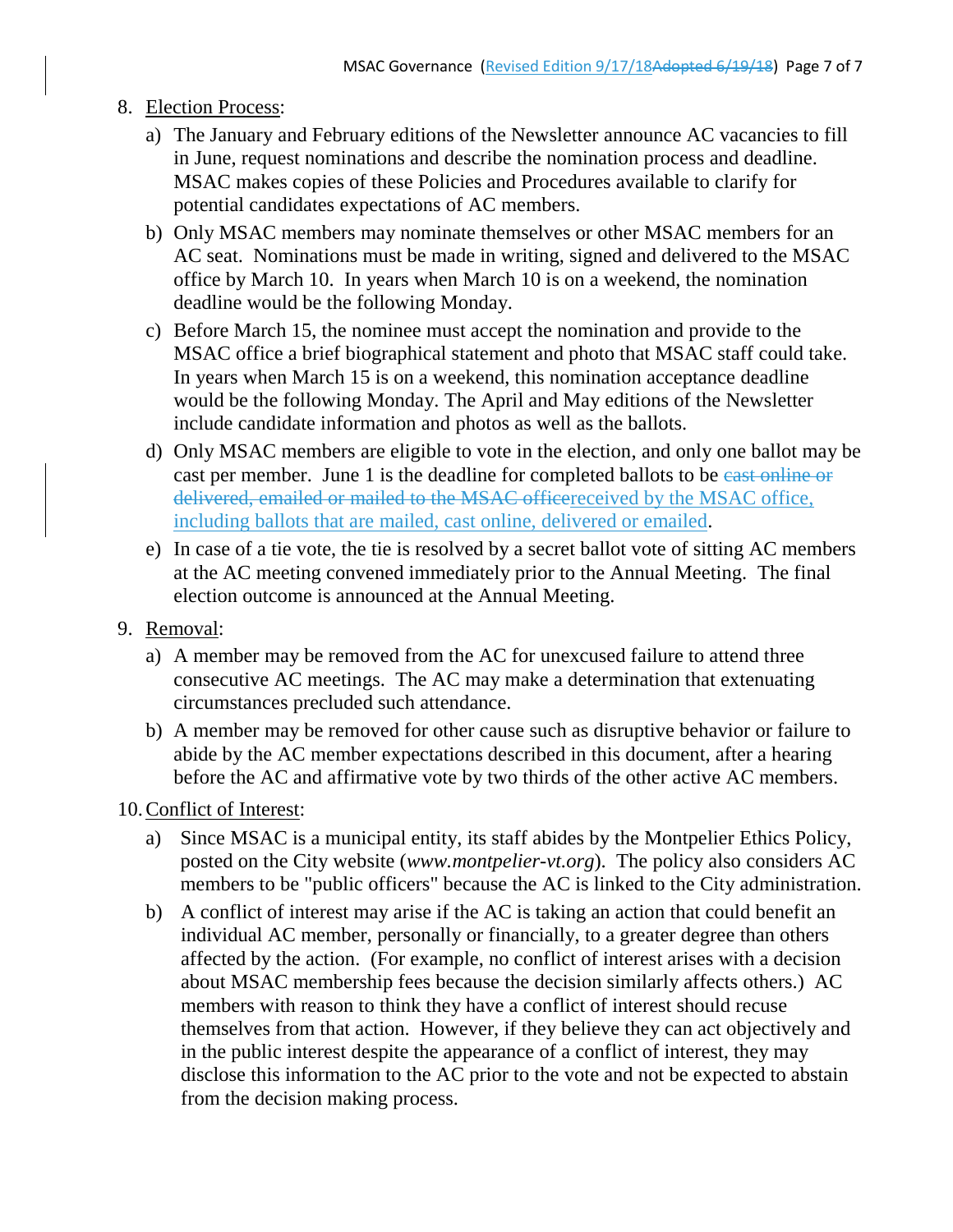# C. COMMITTEES

- 1. General: In addition to the Advisory Council, MSAC convenes committees that may include MSAC members-at-large as well as appropriate staff. Some may be created for special projects, such as committees working on national accreditation or developing a formal strategic plan. Other Standing Committees *(see section 2 below)* address ongoing MSAC needs. Minutes generally are not recorded for such meetings, and all MSAC members are welcome to attend. The frequency and schedules for these committee meetings may vary.
- 2. Standing Committees:
	- a) Program Committee meets quarterly to advise the Director regarding programming, such as classes, public events, partnerships and clinics.
	- b) Finance Committee meets during the fall budget season or as needed regarding membership and program revenue and expenditures.
	- c) Fundraising Committee meets quarterly or as needed regarding activities to generate revenue for MSAC.
	- d) Membership & Hospitality Committee meets bimonthly or as needed regarding actions and resources to improve MSAC's role as a welcoming environment.
	- e) Accreditation and/or Strategic Planning Committee members meet monthly or as needed regarding the MSAC effort to secure national accreditation, a process initiated in 2018.

# D. PRINCIPLES OF CONDUCT

- 1. Background: MSAC has over a thousand members taking part in classes and events at the MSAC facility and other locations. Members join for many reasons. A shared set of guidelines can promote behavior that ensures a welcoming environment respectful of the variety of individuals and groups participating in MSAC activities.
- 2. Respectful Treatment: Members, instructors, staff, volunteers and visitors are treated with respect at MSAC. All are encouraged to bring ideas, questions or concerns to the attention of staff or Advisory Council members. Smoking is prohibited at MSAC and within 25 feet of the facility, and use of scented products should be minimized to prevent adverse reactions in individuals sensitive to fragrances. Private conversations should be quiet enough to avoid disturbing any classes, activities or people working nearby. This includes respecting the privacy of members using the Computer Lab equipment at the facility.
- 3. Confidentiality of Personal Information: Staff restrict access to personal information provided by members, and federal law protects the privacy of personal health information. Staff may provide member contact data to an instructor unless otherwise requested by the member. Instructors are expected to respect the privacy of participants in their classes, though they may share their own personal information and participants may agree to share class lists. Staff will inform instructors when a participant wishes to reach them, unless the instructor has given permission to share their contact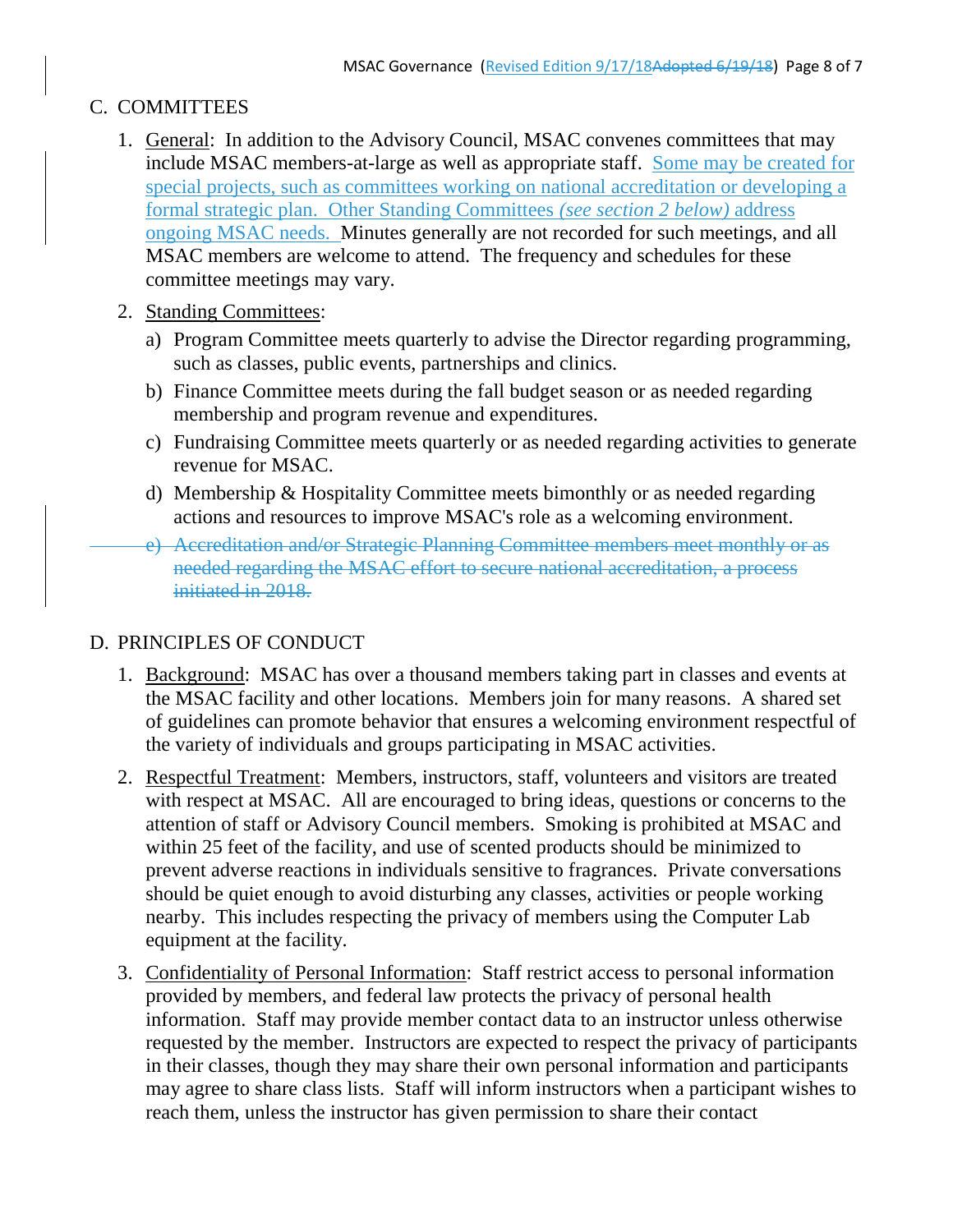information. Any group emails should be blind-copied to group members to prevent the widespread distribution of personal email addresses.